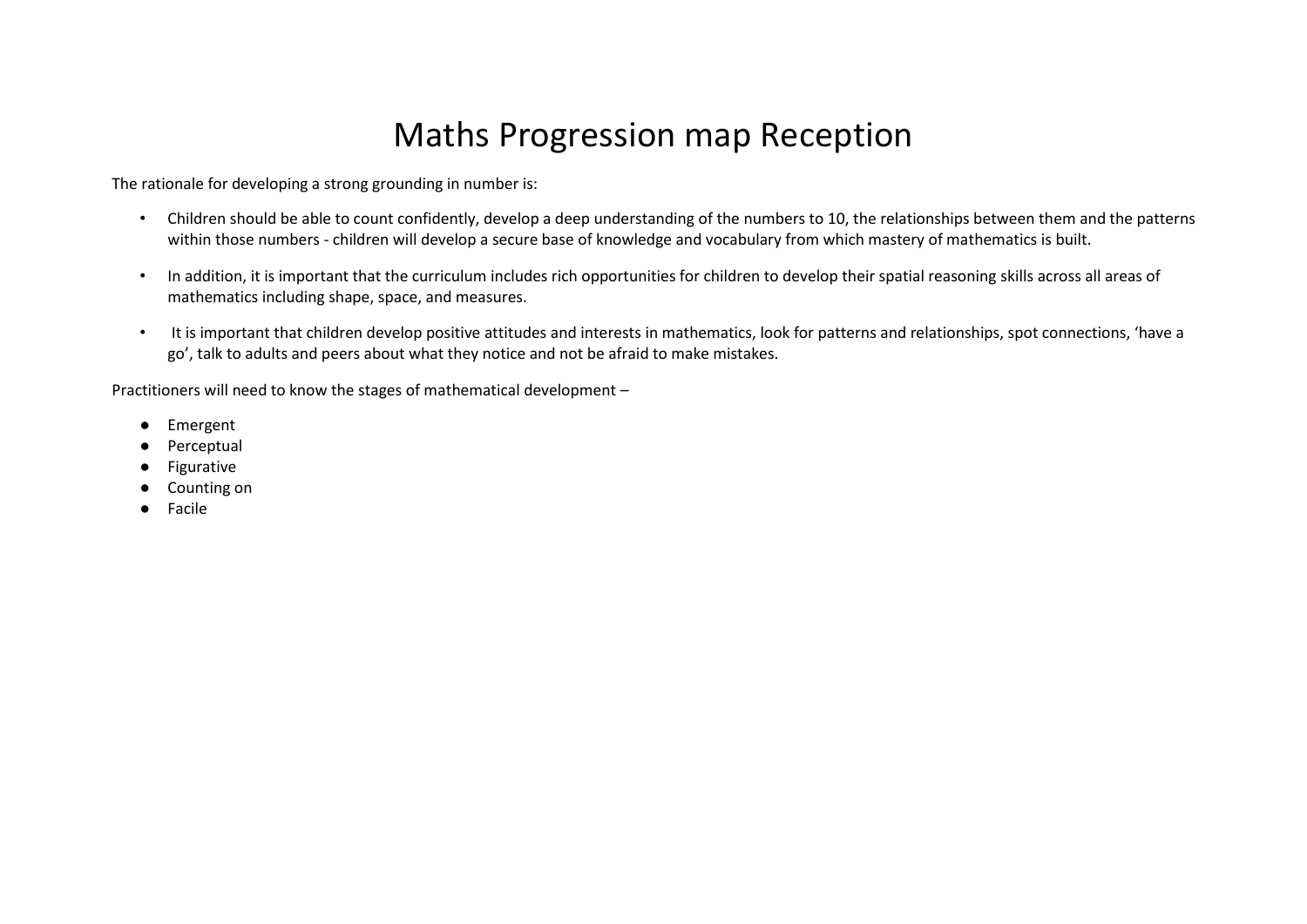|                       | <b>Numbers words and numerals</b>                                                                                                                                                                                                                                                                                                                                                                                                                                                                                                                      | <b>Numerical Patterns</b>                                                                                                                                                                                                                                                                                                                                                                                                                                                                                                                                                                                                                                                                                                                                                                                                                                |
|-----------------------|--------------------------------------------------------------------------------------------------------------------------------------------------------------------------------------------------------------------------------------------------------------------------------------------------------------------------------------------------------------------------------------------------------------------------------------------------------------------------------------------------------------------------------------------------------|----------------------------------------------------------------------------------------------------------------------------------------------------------------------------------------------------------------------------------------------------------------------------------------------------------------------------------------------------------------------------------------------------------------------------------------------------------------------------------------------------------------------------------------------------------------------------------------------------------------------------------------------------------------------------------------------------------------------------------------------------------------------------------------------------------------------------------------------------------|
| 1 <sup>st</sup> Phase | Recognise some numbers of personal<br>$\bullet$<br>significance<br>Count forwards and backwards within the<br>number sequence 1 to 5<br>Order numbers in the range 1-5<br>Recognise, say and identify numerals 1 to 5<br>Counting: tagging each object with one number<br>word<br>Knowing the last number counted gives the<br>total so far<br>Understand the language of more than/less<br>than comparing groups of objects with a group<br>having a widely different number of things<br>Part-whole: Identifying a smaller number within<br>a number | Continuing the AB pattern<br>$\bullet$<br>Recognise attributes of measuring, such as language of length, weight,<br>time<br>Start using the vocabulary of measurement such as long, tall, high,<br>$\bullet$<br>heavy (rather than big)<br>Develop special awareness through practical activities (make<br>constructions, patterns and pictures, and select shapes which will fit<br>when rotated or flipped in insert boards, shape sorters and jigsaws)<br>Develop special vocabulary of position and direction (position: 'in',<br>'on', 'under'; direction: 'up', 'down', 'across'.<br>Develop opportunities to use terms which are relative to the<br>$\bullet$<br>viewpoint such as 'in front of', 'behind', 'forwards', 'backwards' ('left'<br>and 'right' to be used later on as ideas develop.)<br>Develop shape awareness through construction |
| Little BIG MATHS      | 1. I can count to 10<br>2. 1. I can count 3 objects<br>a. $1+12+2$<br>b. $3+34+45+5$                                                                                                                                                                                                                                                                                                                                                                                                                                                                   | 4. I can show interest in shapes around me<br>3. I can describe simple 2D shapes around me<br>2. I can use 3D shapes when I play<br>6. I can move myself in lots of specific ways<br>3. I can compare hot to cold<br>4. I understand hotter and colder<br>5. I can describe periods of time<br>1. I can make a whole turn<br>4. I can create two colour patterns                                                                                                                                                                                                                                                                                                                                                                                                                                                                                         |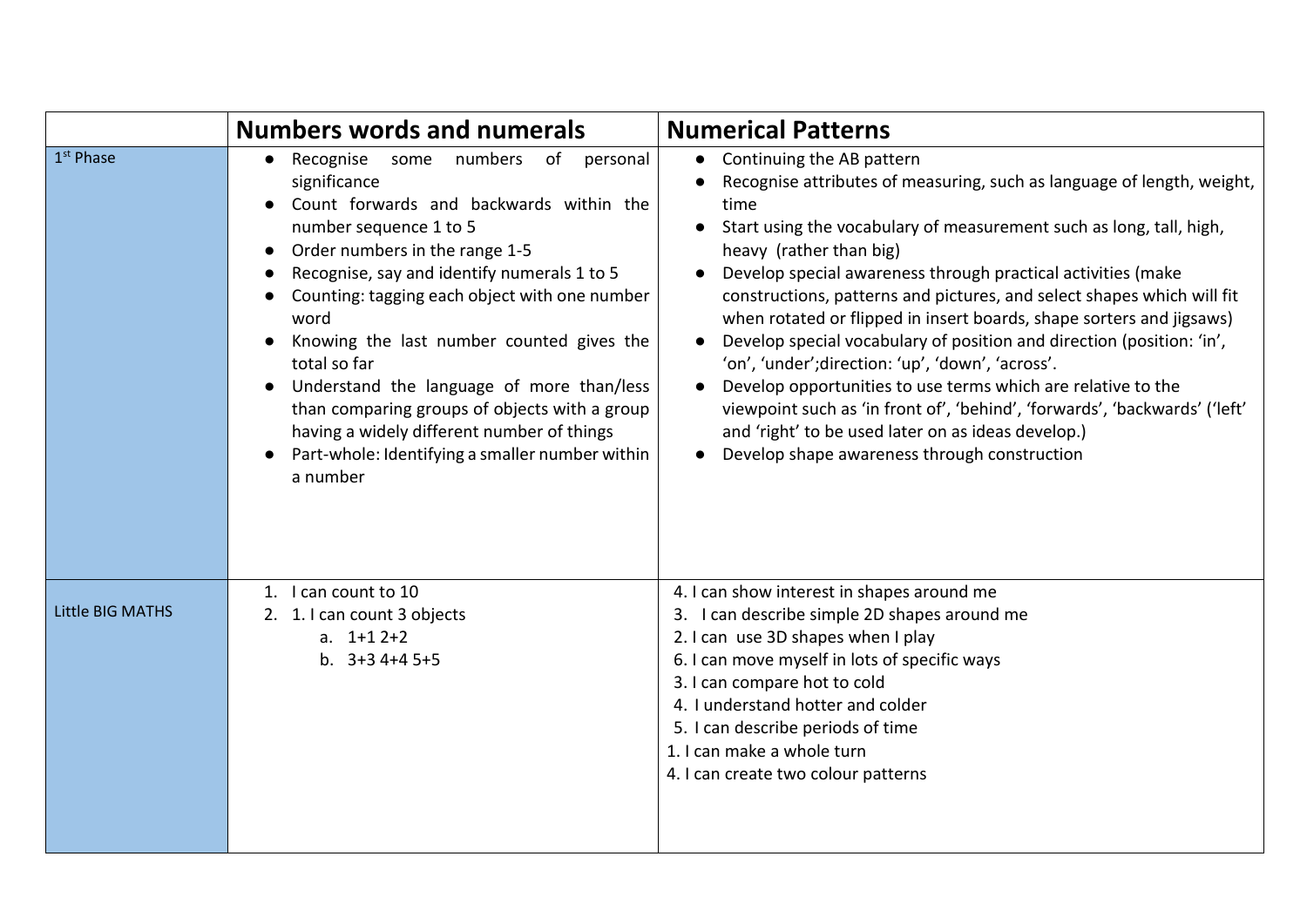| 2nd phase | Count forwards and backwards within the<br>$\bullet$<br>number sequence 1 to 10<br>Use 0 and a numeral to represent it<br>$\bullet$<br>Recognise, identify, say and represent<br>numerals 1 to 9<br>Order numerals and quantities in the range 1<br>to 9<br>Identify groups with the same number of things<br>Comparing numbers and reasoning<br>(I would like to have a bag with 5 apples<br>because it's more than a bag with 2 apples)<br>Subitising up to 5<br>Match the number symbol to a number of<br>things<br>Composition to 10: a number can be partitioned<br>into different pairs of numbers<br>Conservation: Knowing the number doesn't<br>change if things are rearranged (as long as none<br>has been added or taken away)<br>Inverse operations through practical activities | Copying the AB pattern<br>Start comparing amounts of continuous quantities (length, weight and<br>capacity) such as 'You are taller than me'<br>Represent spatial relationships and considering/drawing objects from<br>different perspectives |
|-----------|----------------------------------------------------------------------------------------------------------------------------------------------------------------------------------------------------------------------------------------------------------------------------------------------------------------------------------------------------------------------------------------------------------------------------------------------------------------------------------------------------------------------------------------------------------------------------------------------------------------------------------------------------------------------------------------------------------------------------------------------------------------------------------------------|------------------------------------------------------------------------------------------------------------------------------------------------------------------------------------------------------------------------------------------------|
|-----------|----------------------------------------------------------------------------------------------------------------------------------------------------------------------------------------------------------------------------------------------------------------------------------------------------------------------------------------------------------------------------------------------------------------------------------------------------------------------------------------------------------------------------------------------------------------------------------------------------------------------------------------------------------------------------------------------------------------------------------------------------------------------------------------------|------------------------------------------------------------------------------------------------------------------------------------------------------------------------------------------------------------------------------------------------|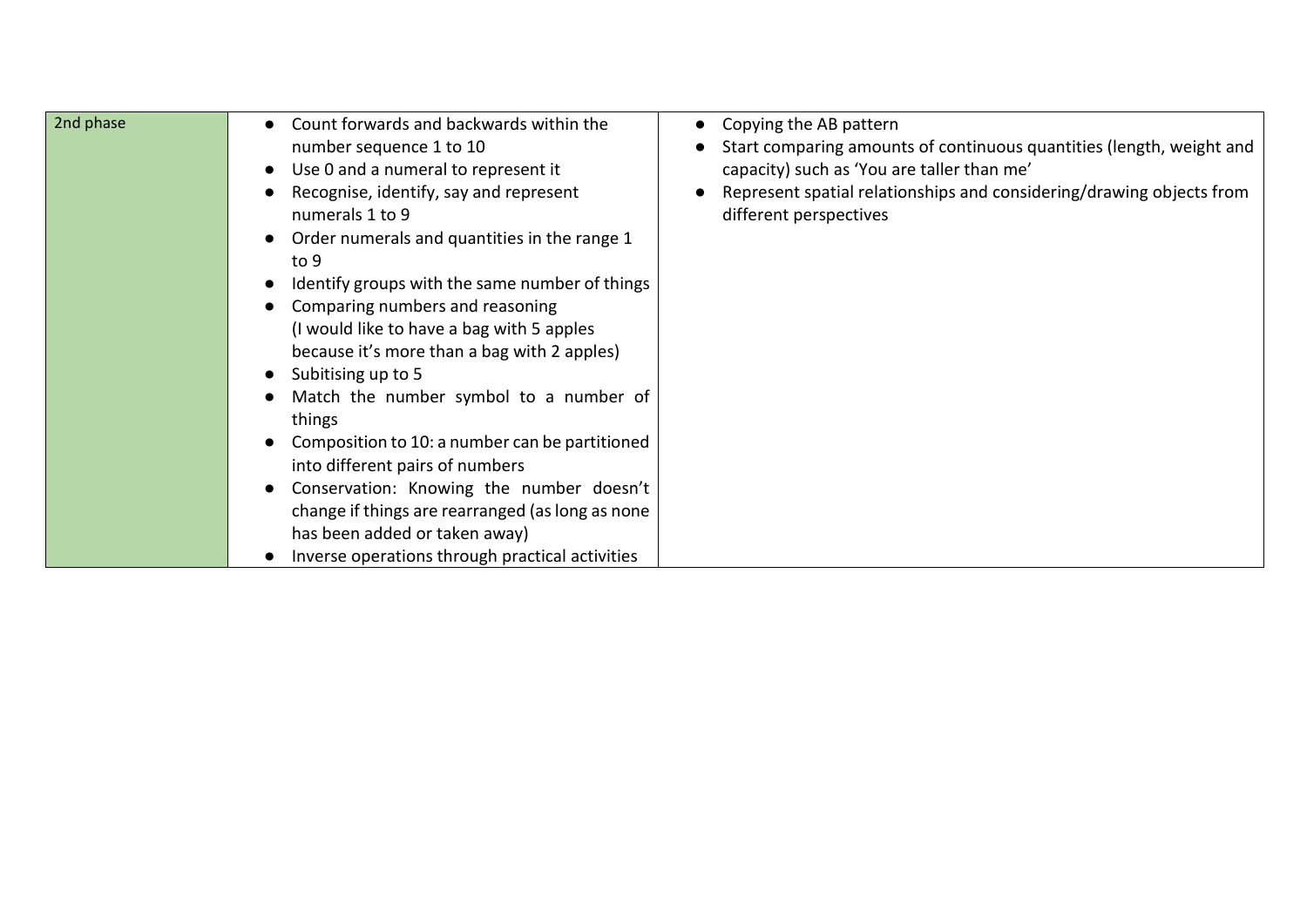| Little BIG MATHS | 1.I can read 1D numbers           | 5. I can use shapes with purpose as I play                |
|------------------|-----------------------------------|-----------------------------------------------------------|
|                  | 1. I can understand numbers to 10 | 4. I can see when shapes are similar                      |
|                  | 3. I can count 5 objects          | 5. I can recognise a circle                               |
|                  |                                   | 6. I can recognise a square                               |
|                  |                                   | 7. I can recognise a triangle                             |
|                  |                                   | 3. I can recognise a cube                                 |
|                  |                                   | 4. I can recognise a pyramid                              |
|                  |                                   | 5. I can recognise a sphere                               |
|                  |                                   | 7. I can describe my own position                         |
|                  |                                   | 3. I can compare 2 different amounts of distance          |
|                  |                                   | 3. I can compare 2 different amounts of distance          |
|                  |                                   | 3. I can compare 2 different amounts of space ~(measures) |
|                  |                                   | 6. I can order daily events                               |
|                  |                                   | I can show awareness of half of the amount<br>1.          |
|                  |                                   | 3. I can collect data using objects                       |
|                  |                                   | 5. I can create three colour patterns                     |
|                  |                                   |                                                           |
|                  |                                   |                                                           |
|                  |                                   |                                                           |
|                  |                                   |                                                           |
|                  |                                   |                                                           |
|                  |                                   |                                                           |
|                  |                                   |                                                           |
|                  |                                   |                                                           |
|                  |                                   |                                                           |
|                  |                                   |                                                           |
|                  |                                   |                                                           |
|                  |                                   |                                                           |
|                  |                                   |                                                           |
|                  |                                   |                                                           |
|                  |                                   |                                                           |
|                  |                                   |                                                           |
|                  |                                   |                                                           |
|                  |                                   |                                                           |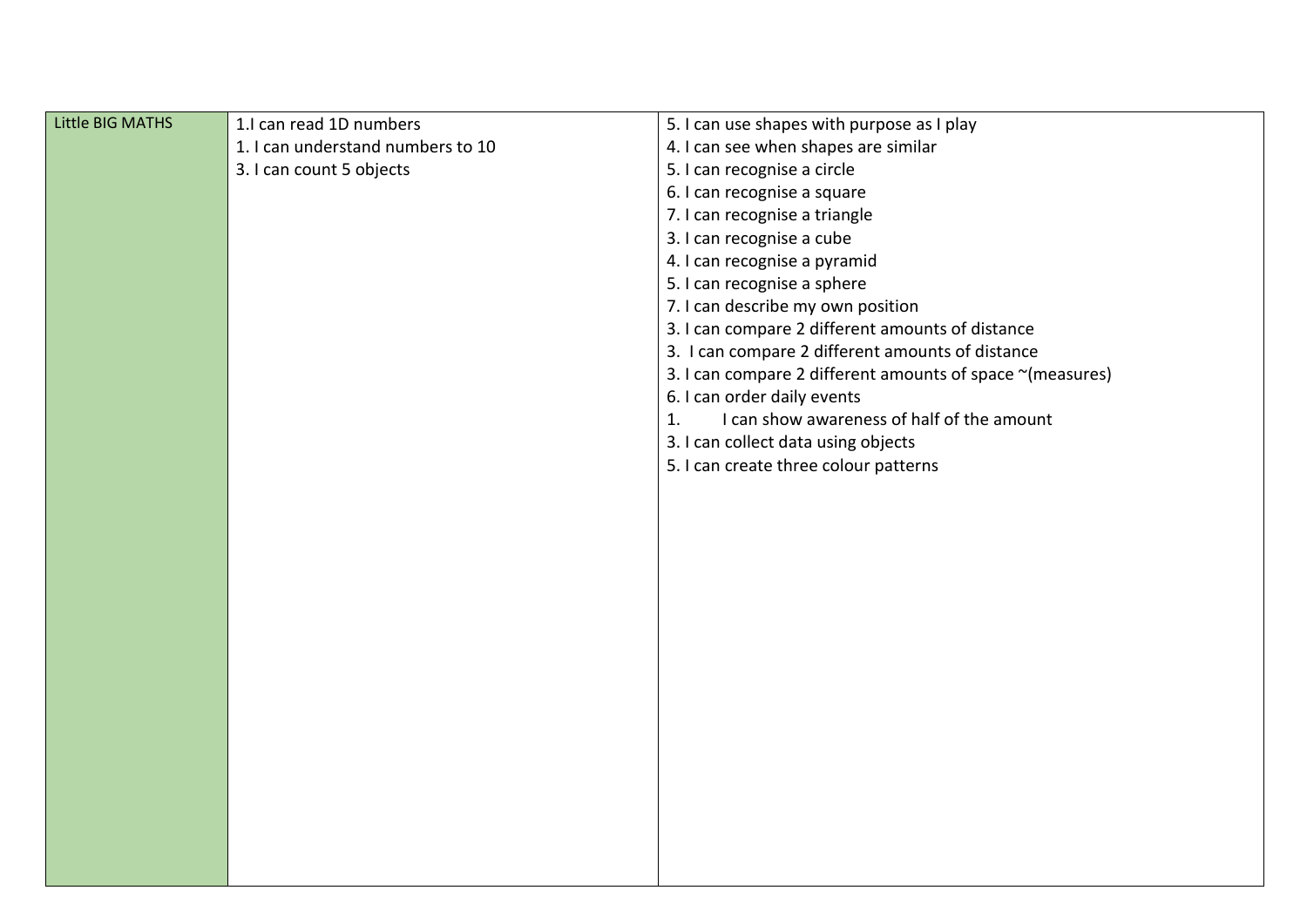| 3rd phase               | Order numbers across the 10 boundary (eg 8<br>to $11)$<br>Recognise, identify, say and represent<br>numerals 1 to 9 and beyond<br>Say number that comes after a given number<br>within the number sequence 1 to 10<br>Begin to use the ordinal language of first,<br>second and third in practical contexts<br>Understand the language of one more than/one<br>than<br>relationship<br>between<br>less<br>consecutive/counting numbers<br>Composition: a number can be partitioned into<br>more than two numbers<br>Number bonds for numbers 0-10<br>Have a deep understanding of numbers to 10,<br>including the composition of each number | Make their own AB pattern<br>Showing awareness of comparison and estimating and prediction<br>Comparing indirectly (compare one thing with two others for height,<br>weight and capacity)<br>Beginning to use units to compare things<br>Beginning to use time to sequence events (retelling stories, cooking<br>instructions)<br>Verbally count beyond 20, recognising the pattern in the counting<br>system<br>Recognise and continue patterns linked to a number<br>Automatically recall (without reference to rhymes, counting or other<br>aids) number bonds up to 5 (including subtraction facts) and some<br>number bonds to 10, including double facts. |
|-------------------------|----------------------------------------------------------------------------------------------------------------------------------------------------------------------------------------------------------------------------------------------------------------------------------------------------------------------------------------------------------------------------------------------------------------------------------------------------------------------------------------------------------------------------------------------------------------------------------------------------------------------------------------------|-----------------------------------------------------------------------------------------------------------------------------------------------------------------------------------------------------------------------------------------------------------------------------------------------------------------------------------------------------------------------------------------------------------------------------------------------------------------------------------------------------------------------------------------------------------------------------------------------------------------------------------------------------------------|
| <b>Little BIG MATHS</b> | 5. I can count 10 objects<br>1. I can double 1D number                                                                                                                                                                                                                                                                                                                                                                                                                                                                                                                                                                                       | 6. I can create a symmetrical picture<br>10. I can identify 2D shapes in real life<br>7.I can identify 3D shapes in real life<br>8. I can describe a variety of different positions for me others or objects<br>as I play<br>4. I can compare 3 different amounts of distance<br>4. I can compare 3 different amounts of mass<br>4. I can play shop 3 making simple calculations<br>4. I can compare 3 different amounts of space/measurements<br>8. I know about annual events<br>6. I can spot, copy and create different patterns                                                                                                                            |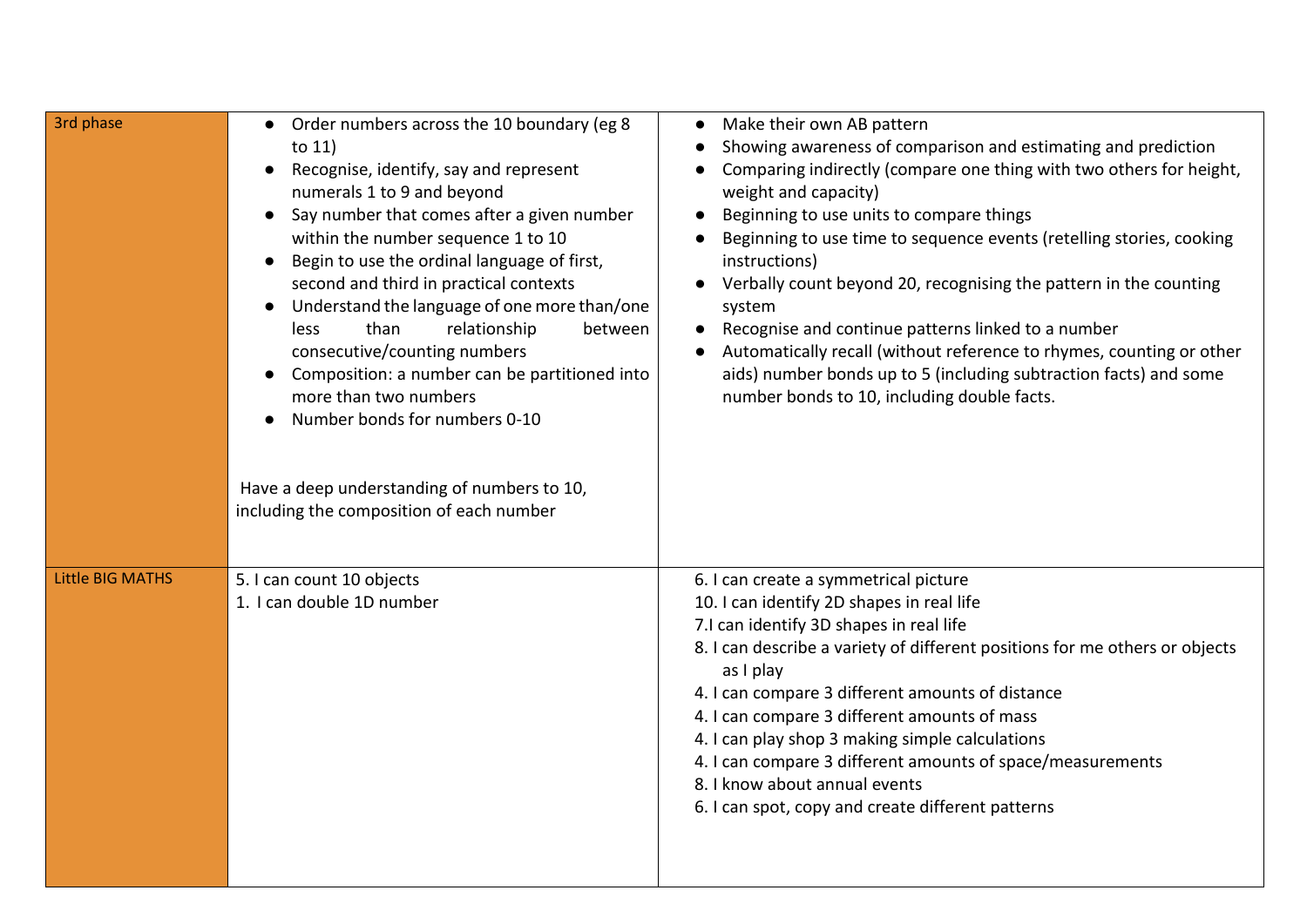| <b>Aspirational phase</b> | Count forwards and backwards within the<br>number sequence 1 to 20 and beyond<br>Say the number that comes before and after a<br>given number within the number sequence 1<br>to 20<br>Count forwards in twos, fives and tens<br>Recognise, say and identify numerals up to 20<br>and beyond<br>Say the number that comes before and after a<br>given number within the number sequence 1<br>to 30<br>Use the ordinal language of ordinal numbers in<br>a range of contexts | Identify the error in the AB pattern<br>Identifying the unit of repeat<br>Identify simple patterns in the number sequence<br>Recognize the relationships between the size and the practical units in<br>practical contexts (Which bag should I use for my shopping?)<br>Beginning to experience specific time durations<br>Develop the awareness of relationships of shapes within other shapes |
|---------------------------|-----------------------------------------------------------------------------------------------------------------------------------------------------------------------------------------------------------------------------------------------------------------------------------------------------------------------------------------------------------------------------------------------------------------------------------------------------------------------------|-------------------------------------------------------------------------------------------------------------------------------------------------------------------------------------------------------------------------------------------------------------------------------------------------------------------------------------------------------------------------------------------------|
| <b>Little BIG MATHS</b>   | I can count to 20                                                                                                                                                                                                                                                                                                                                                                                                                                                           |                                                                                                                                                                                                                                                                                                                                                                                                 |
|                           | 2. I can read the numbers 11-20                                                                                                                                                                                                                                                                                                                                                                                                                                             |                                                                                                                                                                                                                                                                                                                                                                                                 |
|                           | 6. I can count to 20 objects                                                                                                                                                                                                                                                                                                                                                                                                                                                |                                                                                                                                                                                                                                                                                                                                                                                                 |
|                           | 5. I can count On and Count Back 5                                                                                                                                                                                                                                                                                                                                                                                                                                          |                                                                                                                                                                                                                                                                                                                                                                                                 |
|                           | 1 I can count in 10s                                                                                                                                                                                                                                                                                                                                                                                                                                                        |                                                                                                                                                                                                                                                                                                                                                                                                 |
|                           | 5. I can add numbers of objects to 10                                                                                                                                                                                                                                                                                                                                                                                                                                       |                                                                                                                                                                                                                                                                                                                                                                                                 |
|                           | 5. I can take away numbers of objects to 10                                                                                                                                                                                                                                                                                                                                                                                                                                 |                                                                                                                                                                                                                                                                                                                                                                                                 |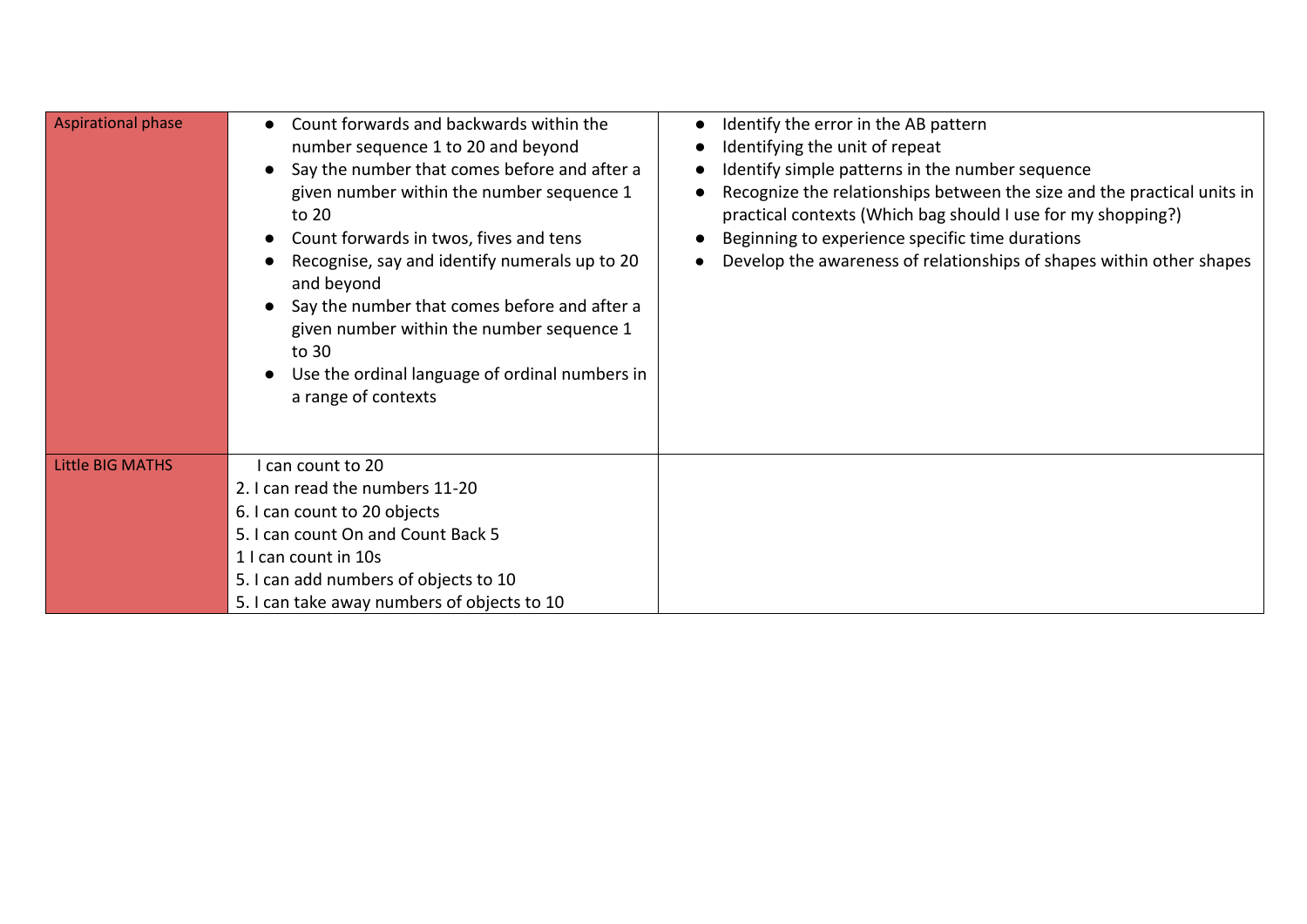## Appendix

### **EYFS Early Adopter**

#### **Mathematics**

#### **ELG: Number**

Children at the expected level of development will:

- Have a deep understanding of number to 10, including the composition of each number;
- Subitise (recognise quantities without counting) up to 5;
- Automatically recall (without reference to rhymes, counting or other aids) number bonds up to 5 (including subtraction facts) and some number bonds to 10, including double facts.

#### **ELG: Numerical Patterns**

Children at the expected level of development will:

- Verbally count beyond 20, recognising the pattern of the counting system;
- Compare quantities up to 10 in different contexts, recognising when one quantity is greater than, less than or the same as the other quantity;
- Explore and represent patterns within numbers up to 10, including evens and odds, double facts and how quantities can be distributed equally.